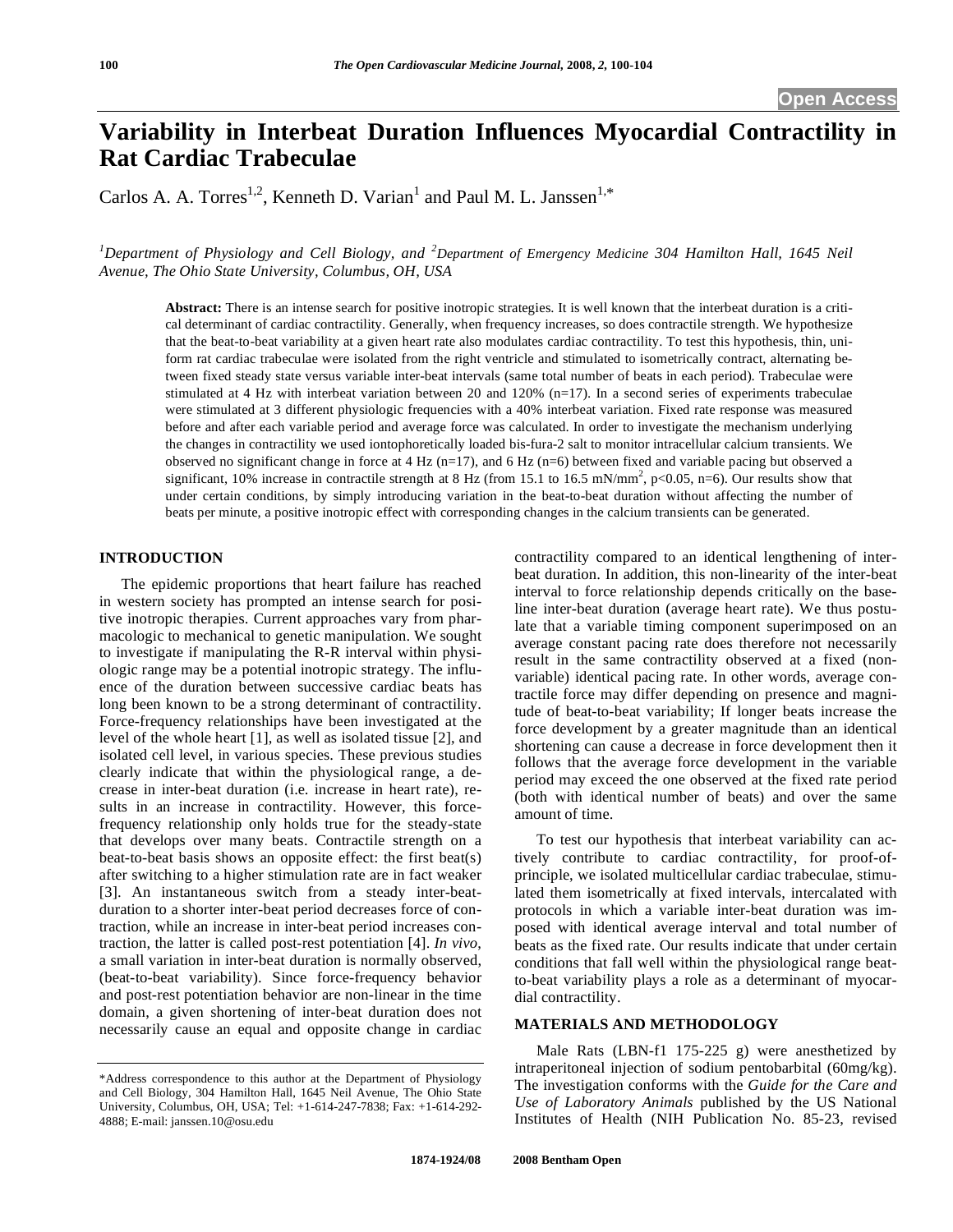1996). After a bilateral thoracotomy, the hearts were heparinized by introducing a 25 gauge needle *via* the apex while still beating. Hearts were rapidly excised and placed in Krebs-Henseleit buffer containing: 120 mM NaCl, 5 mM KCl, 2 mM  $MgSO_4$ , 1 mM  $NaH_2PO_4$ , 20 mM  $NaHCO_3$ , 0.25 mM  $Ca^{2+}$ , and 10 mM glucose in continuous equilibrium with 95%  $O_2/5\%$  CO<sub>2</sub> resulting in a pH of 7.4. BDM (2,3butanedionemonoxime) 20mM was added to the dissection buffer to prevent cutting injury [5]. Thin (average diameter  $\langle 150 \mu m$ , to avoid core-hypoxia) [6, 7], uniform, nonbranched, trabeculae  $(n = 19)$  along the tricuspid valve were carefully dissected, their dimensions measured, and then mounted in the experimental set-up [8]. Trabeculae were perfused with the same buffer as above (without BDM) at 37  ${}^{\circ}C$ , 1.5 mM Ca<sup>2+</sup>, and allowed to stabilize for at least 30 min at 4 Hz. During stabilization, optimal muscle length was obtained by stretching muscles to where small increases in length resulted in about equal increases in resting tension and active developed tension. This fixed optimal preload is equivalent to that verified at the end diastolic volume of the *in vivo* situation (sarcomere length of  $\sim$ 2.2  $\mu$ m) [9].

In the first group  $(n = 17)$ , after 20 minutes of baseline stimulation at a fixed base frequency of 4 Hz, the trabeculae were stimulated for 2-minute periods alternating between a fixed steady state period (4 Hz) and a variable component period (10-120% of cycle length). Beat-to-beat variability was introduced by random stimuli intervals with algorithms such that over an identical time period there was an equal number of beats compared to the steady state. Each period of variation was both preceded and followed by a steady state period in order to help estimate general rundown (which is unavoidable in these preparations). In order to avoid computing the effects of post rest potentiation that might occur at the exact moment the protocols are switched from steady state to variable, the 2 initial beats were not taken into account during the calculations. For this proof-of-principle investigation, beat-to-beat variability was distributed linearly, and expressed as a percentage of the variation between the longest and shortest beat (e.g. at 40% variation at 4 Hz (R-R interval of 250 ms), the inter-beat duration varied between 200 and 300 ms). In the second group of experiments, trabeculae were stimulated at 4 Hz ( $n = 17$ ), 6 Hz ( $n = 6$ ) and 8 Hz ( $n = 6$ ), thereby encompassing the physiological range for the rat. The experimental period consisted of an imposed 40% variability over the fixed (control) period. Once again, over an identical time period there was an equal number of beats both in the control and experimental protocols. Beatto-beat variability protocols were both preceded and followed by fixed rate periods. The variables from the beat-tobeat variability protocols were measured right after assessment of the fixed-rate response at the same base frequency, allowing the assessment and potential correction of rundown of the preparation. If rundown exceeded 20% per 5 consecutive protocols, the trabeculae were discarded. As a surrogate for standardized measurements of heart rate variability in the time domain, we calculated the effective SDNN (standard deviation of normal to normal intervals) spanning each of the individual 2 minute variable periods at each base frequency. These were then averaged and labeled as  $SDNN$ <sub>(mod)</sub> index.

In a subsequent set of experiments  $(n = 3)$ , intracellular calcium transients were measured after iontophoretic loading of the calcium indicator bis-Fura-2 into a preparation. The dye loading technique and protocol that allows for assessment of calcium transients at body temperature has been described previously [8, 10]. Briefly, at room temperature, a micropipette filled with bis-Fura-2 is introduced into a single myocyte near the center of the preparation, and a small negative current is applied to introduce the dye into the cytoplasm. *Via* gap-junctions this dye spreads to neighboring cells. Once the dye has uniformly spread (on average 30 minutes), fluorescence intensity at 510 nm is measured during alternate exposure to 340 and 380 nm excitation light. Trabeculae were then stimulated with the previously described variable pacing protocols, Simultaneous force development and intracellular calcium transients were recorded at 37 °C.

 Data was collected *via* custom-written Labview® programs, and stored for off-line analysis. Results are denoted as mean  $\pm$  SEM unless stated otherwise. Wherever applicable, paired or un-paired t-tests were performed, and a twotailed value of P<0.05 was taken as level for significance.

#### **RESULTS**

 In Fig. (**1**) we demonstrate that when pre-beat duration increased, so did contractile strength. In the depicted example, at a frequency of 8 Hz (cycle time of 125 ms), a 40% variation was imposed, making the shortest beat-to-beat interval 100 ms, and the longest interval 150 ms. The highest contractile force was observed after the longest pre-beat duration (i.e. after the longest diastolic interval), whereas the shortest intervals were followed by the weakest beats.



Fig. (1). Force development is dependent on duration of the prebeat interval; when previous beat-duration increases, so does peak twitch force development (Fdev). In the depicted example, at a frequency of 8 Hz a 40% variation was imposed. Thus, inter-beat duration varied from 100 to 150 ms, with an average of 125 ms  $(=8)$ Hz).

 For each stimulation period, we averaged the mean twitch force. By comparing the developed force at 4 Hz between fixed and variable pacing we noticed small, increases in force due to variable pacing with a trend towards increasing force with increasing varibility (with the notable excep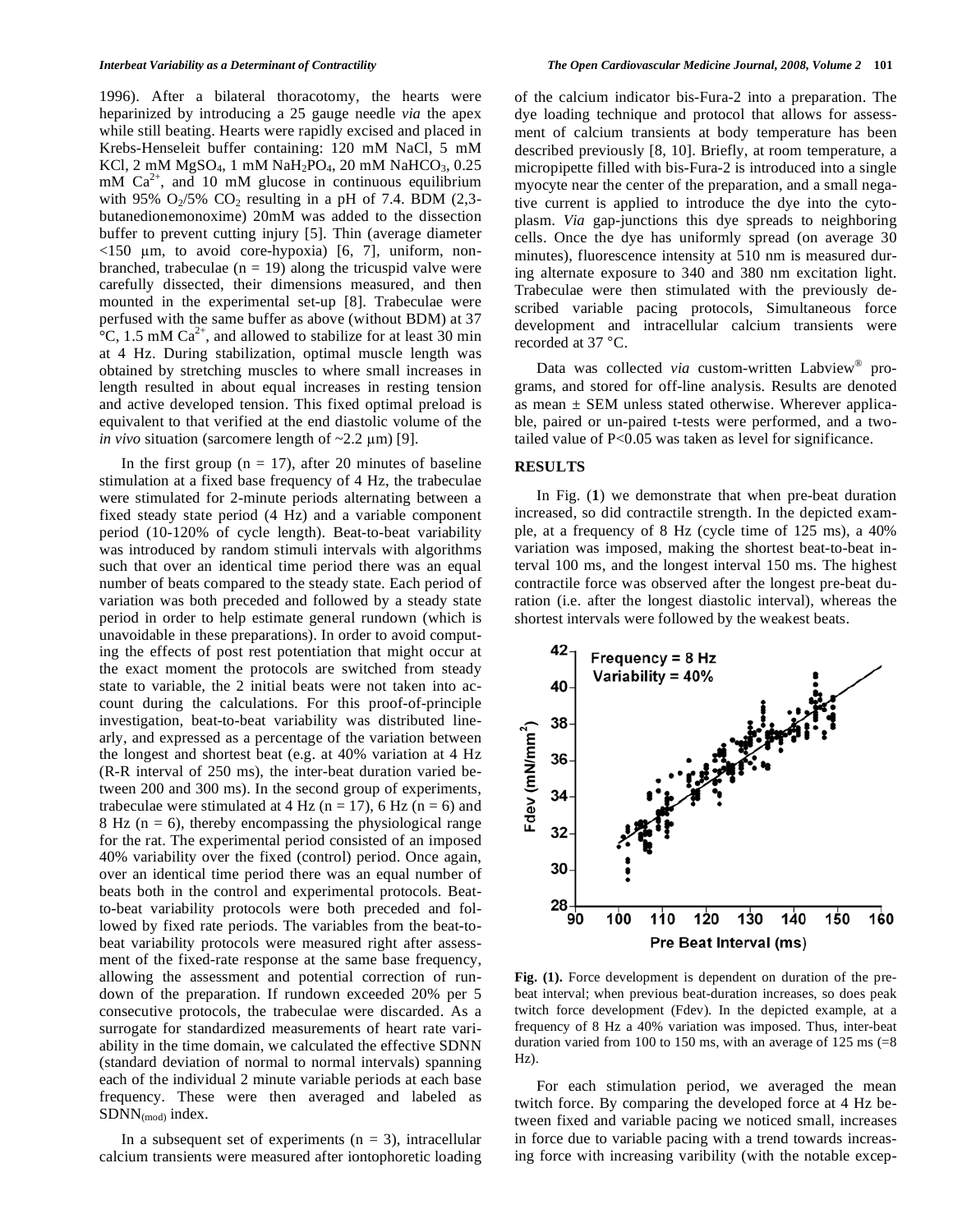tion of 100% variability). The highest increase was noted at 120% variability (+1.3%, SEM 1.0 n = 17, Fig. **2**) although this did not achieve statistical significance.



**Fig. (2).** At a base cycle time of 250 ms (4 Hz), between 10 and 120% variability (reflecting cycle times from 237.5-262.5 ms and 125-375 ms resp.), the small increases in average Fdev were not significant, but on the other hand did not impair contractility either  $(n = 17)$ .

 The 40% variability index imposed during these protocols is well within the normal physiologic intervals reported in the literature for rats whereas the 120% variability index exceeds the variations reported for '*in vivo*" experiments. [11] (Fig. **3**).



Fig. (3). At a variability of 40% and for all frequencies observed  $(4,6,8)$  the SDNN<sub>(mod)</sub> was well within the physiologic range for rats. At 120% variability the  $SDNN_{(mod)}$  was elevated.

 The second experimental protocol group had baseline frequencies set at 4, 6 and 8 Hz during the fixed rate intervals with the corresponding 40% variability algorithm imposed during alternate 2 minute periods.

 Trabeculae, while exposed to variable beat-to-beat stimulation protocol, showed a more substantial increase in Fdev from an average of 15.1 to 16.5 mN/mm<sup>2</sup>, an average percentile increase of 10.1% (P<0.05,  $n = 7$ , SEM 1.9) at 8 Hz (Fig. **4**) when compared to their fixed-rate stimulation averages. This indicates that despite the fact that the number of beats per minute was the same, beat-to-beat variability increased contractility.



**Fig. (4).** At a variability of 40%, average active developed force again was not significantly increased at an average cycle time of 4 and 6 Hz however at the 8 Hz, the 40% variability significantly increased the average developed force of the trabeculae, \* (P<0.05,  $n = 7$ ).

 When beat-to-beat variability is imposed on cardiac trabeculae the effect of these interval dependent changes on the calcium transients can be seen in Fig. (**5**). In Fig. (**5A**), a positive correlation between the developed calcium transient amplitude and force of contraction (Fdev) was observed (P<0.05) under all tested conditions. In Fig. (**5B**) we demonstrate the positive correlation between a longer cycle length (pre-beat duration) with an increase in the corresponding calcium transient. In addition in Fig. (**5C**) the variations in interbeat duration and their associated fluctuations in the amplitude of the calcium transients are depicted.

 When an inter-beat period exceeds the fixed-rate, the following stimulation results in an increase in amplitude of contracture. A beat that is shorter than the fixed-rate generally results in a decrease of contraction. However, as was the case for data obtained at a variability of 40% at 6 and 8 Hz, these deviations from the fixed-rate average are not necessarily of identical magnitude. Thus, the absolute extra strength generated by long beats appears to be greater than the absolute loss by an equivalently shorter beat with corresponding changes in the calcium transients. On average, the introduction of variability can result in amplitudes of contraction during variable pacing that, on average, exceed the amplitude during the fixed-rate pacing protocol.

#### **DISCUSSION**

 We set out to observe whether a small variation in the inter-beat period (beat-to-beat variability) has a modulating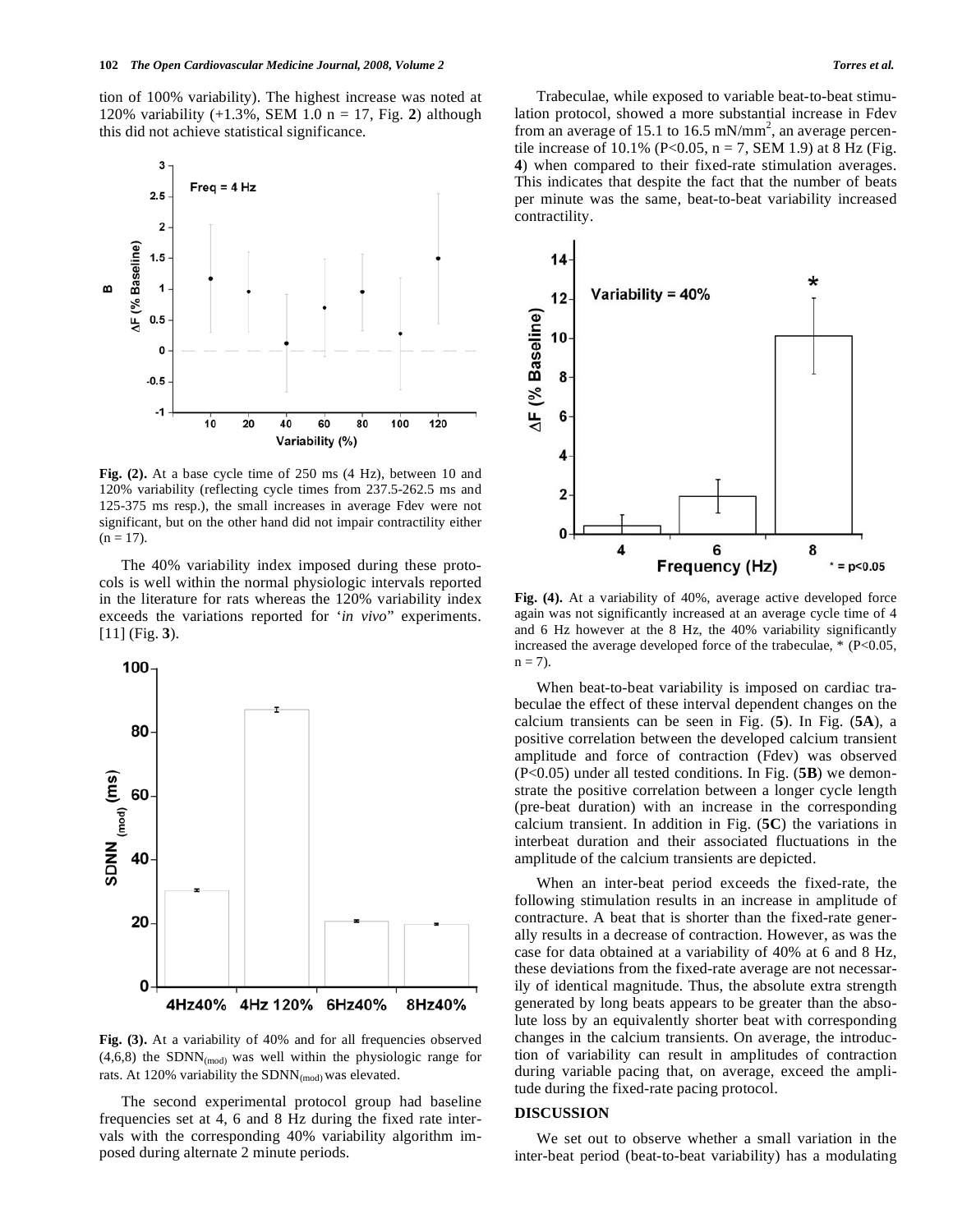

**Fig. (5).** At an average cycle rate of 125 ms (8 Hz), a variation in inter-beat duration of 40% was applied. The correlation between the developed calcium transient and peak active force development (Fdev) is shown in panel  $\mathbf{A} (R^2 = 0.57, p=0.03)$ . Panel  $\mathbf{B}$  demonstrates the positive correlation between the variations in cycle length and the developed calcium transients  $(R^2 = 0.72, p=0.0006)$ . In panel **C**, the top and bottom panel show the resulting intracellular calcium transients and twitch contractions respectively. The variation in inter-beat duration is associated with variations in the calcium transients.

effect on cardiac contractility. We showed that a nonvariable pacing algorithm can indeed alter myocardial contractile strength, and thus we demonstrate for the first time that beat-to-beat variability is a direct and positive modulator of cardiac contractility. Results from isolated muscle preparations including those regarding the intervalforce relationship have been well substantiated by other investigators utilizing different models [12]; the multicellular preparation has been validated and accepted to reflect most properties of the whole heart [13, 14]. Our data therefore clearly suggests that under some of the conditions studied, beat-to-beat variability can actively contribute to cardiac contractile strength. For this proof of principle investigation, our focus was on the effects seen on developed force. Changes in diastolic force were not addressed and should be subjected to further investigation.

 Post-rest potentiation [4, 15] experiments have shown that when stimulation is interrupted and re-established, the contractile strength of the first beat after the period of nonstimulation greatly depends on the duration of rest. This is very similar to what we observed, albeit in a much smaller time domain. Where post-rest experiments typically are assessed from 1 to 120 seconds, we observed a similar behavior for the short periods of rest (in case of variable beat duration exceeding the average heart-rate), or lack of rest (in case of beat duration shorter than the average heart-rate), within the sub-second/millisecond domains. Thus, although our results were obtained in a much smaller temporal domain, they are in line with the post-rest potentiation observations.

 The molecular regulation of the phenomenon of positive inotropic beat-to-beat variability has to be sought in the regulation of calcium handling. The observed beat-to-beat variation in force correlated very closely with the calcium transient amplitude. This was expected, as regulation of calcium handling is at the basis of post-rest potentiation. Postrest potentiation occurs by  $Ca^{2+}$  loading of the SR during the rest interval. At the same time, at the level of the  $Na^{+}/Ca^{2+}$ exchanger (NCX) an increase in intracellular calcium will lead to increase in activity which can decrease the intracytosolic calcium. Since both the function of the SR calcium ATPase and the NCX are influenced by many factors, including phosphorylation potential, transmembrane sodium gradient, and the cytosolic calcium level the competition between the sarcoplasmic reticulum (SR) calcium ATPase and the  $Na^{+}/Ca^{2+}$  exchanger (NCX) all contribute to the development of the subsequent calcium transient. Several of these factors in turn change within the time-domain of interest. Thus, the resulting SR calcium load highly depends on many, rapidly changing, factors, and it is thus likely that there is not a simple linear relationship between SR calcium load and inter-beat duration. We speculate that a variable inter-beat duration therefore likely causes a small positive effect on the SR Calcium ATPase, this allows for more calcium to be available for s subsequent transient/beat resulting in the elevated average calcium transient. Moreover, at different heart rates, the above factors that modulate SR calcium ATPase and NCX activity are affected differently, impacting on the effect of beat-to-beat variability on contractility, as observed with a gradual effect of variability over the measured frequency range. It is thought that this differential effect on the modulating factors is highly responsible for the differences found between 4Hz, 6Hz and 8HZ

 Calcium is one of the most prominent signaling ions, and it is likely that an introduction of beat-to-beat variability that changes the intracellular calcium homeostasis may have secondary effects. Through various signaling mechanisms and resulting changes in protein expression, introduction of beatto-beat variability may have secondary effect, but to determine these were well beyond the scope of this proof-ofprinciple investigation.

*In vivo*, beat-to-beat variation occurs naturally, and has been termed heart rate variability (HRV). Although the underlying principle of our studies may be similar to those underlying HRV, we cannot unambiguously extrapolate our results to the *in vivo* situation, and whether introduction of beat-to-beat variation will have a beneficial effect *in vivo* in humans cannot be answered with this proof-of-principle investigation. Still, HRV is known to correlate with cardiac dysfunction. When humans age HRV becomes depressed [16]. A similar reduction in HRV is observed in patients suffering from end-stage cardiac failure [17-19]. If this reduction in HRV can be altered by introduction of an increase in the interbeat variability, this may potentially offer a novel therapeutic corridor. While there have been reports that irregular pacing may potentially worsen cardiac function in some patients [20-22] no direct measure of contractility was